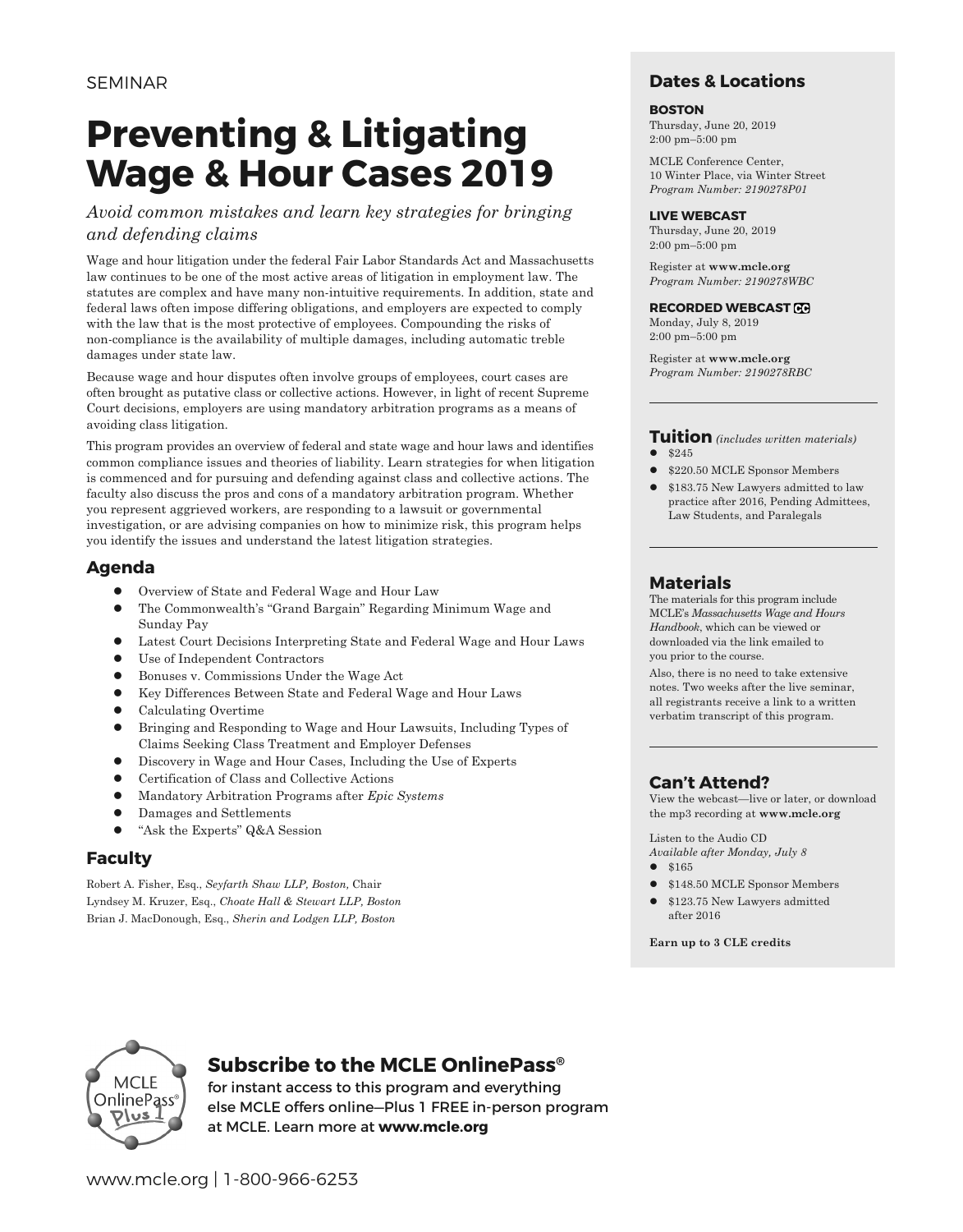#### Choose from 5 easy ways to register and order! Choose  $R_{\text{Reference H 19-020}}$

- u **ONLINE** enter your credit card order at **www.mcle.org.**
- **MAIL** this order form with payment to MCLE, Inc., Ten Winter Place, Boston, MA 02108-4751.
- ▶ FAX your credit card order 24 hours a day to 617-482-9498.
- ▶ CALL IN your credit card order to 800-966-6253, Monday – Friday, 8:30 a.m. – 5:30 p.m.
- u **WALK UP** on the day of the program or **DROP IN** to MCLE's bookstore, Monday – Friday, 8:30 a.m. – 5:30 p.m.

|                                  | <b>Not an MCLE Sponsor Member?</b> Become one today and receive<br>10% off programs, webcasts, books, mp3 downloads and more! (see fee chart on next page) |                                | <b>MCLE SPONSOR MEMBER DUES</b>                                                                                       | \$ |                                                                                   |
|----------------------------------|------------------------------------------------------------------------------------------------------------------------------------------------------------|--------------------------------|-----------------------------------------------------------------------------------------------------------------------|----|-----------------------------------------------------------------------------------|
| <b>Product No. Title</b>         | <b>PROGRAM REGISTRATION</b> includes written materials                                                                                                     |                                | <b>Automatic</b><br><b>Book Update</b>                                                                                |    | Cost                                                                              |
|                                  |                                                                                                                                                            |                                | $Opt-out$                                                                                                             |    | $\zeta$                                                                           |
|                                  |                                                                                                                                                            |                                | $Opt-out$                                                                                                             |    | $\frac{1}{2}$                                                                     |
|                                  |                                                                                                                                                            |                                | $Opt-out$                                                                                                             |    | $\zeta$                                                                           |
|                                  |                                                                                                                                                            |                                | $Opt-out$                                                                                                             |    | $\zeta$                                                                           |
|                                  |                                                                                                                                                            |                                | Opt-out $\Box$                                                                                                        |    |                                                                                   |
|                                  |                                                                                                                                                            |                                | <b>PROGRAMS SUBTOTAL</b>                                                                                              | \$ |                                                                                   |
| <b>Product No. Title</b>         | PROGRAM MATERIALS & AUDIO CDs                                                                                                                              |                                | <b>Automatic</b><br><b>Book Update</b>                                                                                |    | Cost                                                                              |
|                                  |                                                                                                                                                            |                                | $Opt-out$                                                                                                             |    | $\begin{array}{c} \n \uparrow \\ \n \downarrow \n \end{array}$                    |
|                                  |                                                                                                                                                            |                                | Opt-out $\Box$                                                                                                        |    | $\begin{array}{c c} \n\text{S} & \text{S} & \text{S} & \text{S} \\ \n\end{array}$ |
|                                  |                                                                                                                                                            |                                | $Opt-out$                                                                                                             |    |                                                                                   |
|                                  |                                                                                                                                                            |                                | $Opt-out$                                                                                                             | \$ |                                                                                   |
|                                  |                                                                                                                                                            |                                | $Opt-out$                                                                                                             | \$ | <u> 1999 - Jan Jawa</u>                                                           |
|                                  |                                                                                                                                                            |                                | <b>Shipping &amp; handling</b>                                                                                        | \$ | 8.50                                                                              |
|                                  |                                                                                                                                                            |                                | <b>PROGRAM MATERIALS &amp; AUDIO CDs SUBTOTAL</b>                                                                     | \$ |                                                                                   |
| <b>PAYMENT METHOD</b>            |                                                                                                                                                            |                                | <b>GRAND TOTAL</b>                                                                                                    | \$ |                                                                                   |
| ◯ Check payable to MCLE enclosed | $Q$ <i>VISA</i>                                                                                                                                            | <b>O <i><b>EXHELEN</b></i></b> | <b>DUCOVER</b>                                                                                                        |    |                                                                                   |
|                                  |                                                                                                                                                            |                                | Expiration date <u>contract and a series of the series of the series of the series of the series of the series of</u> |    |                                                                                   |
|                                  |                                                                                                                                                            |                                |                                                                                                                       |    |                                                                                   |

NEW ENGLAND Ten Winter Place, Boston, MA 02108-4751 ■ 617-482-2205 ■ 800-966-6253 ■ FAX 617-482-9498 ■ www.mcle.org

Keep raising the bar.®